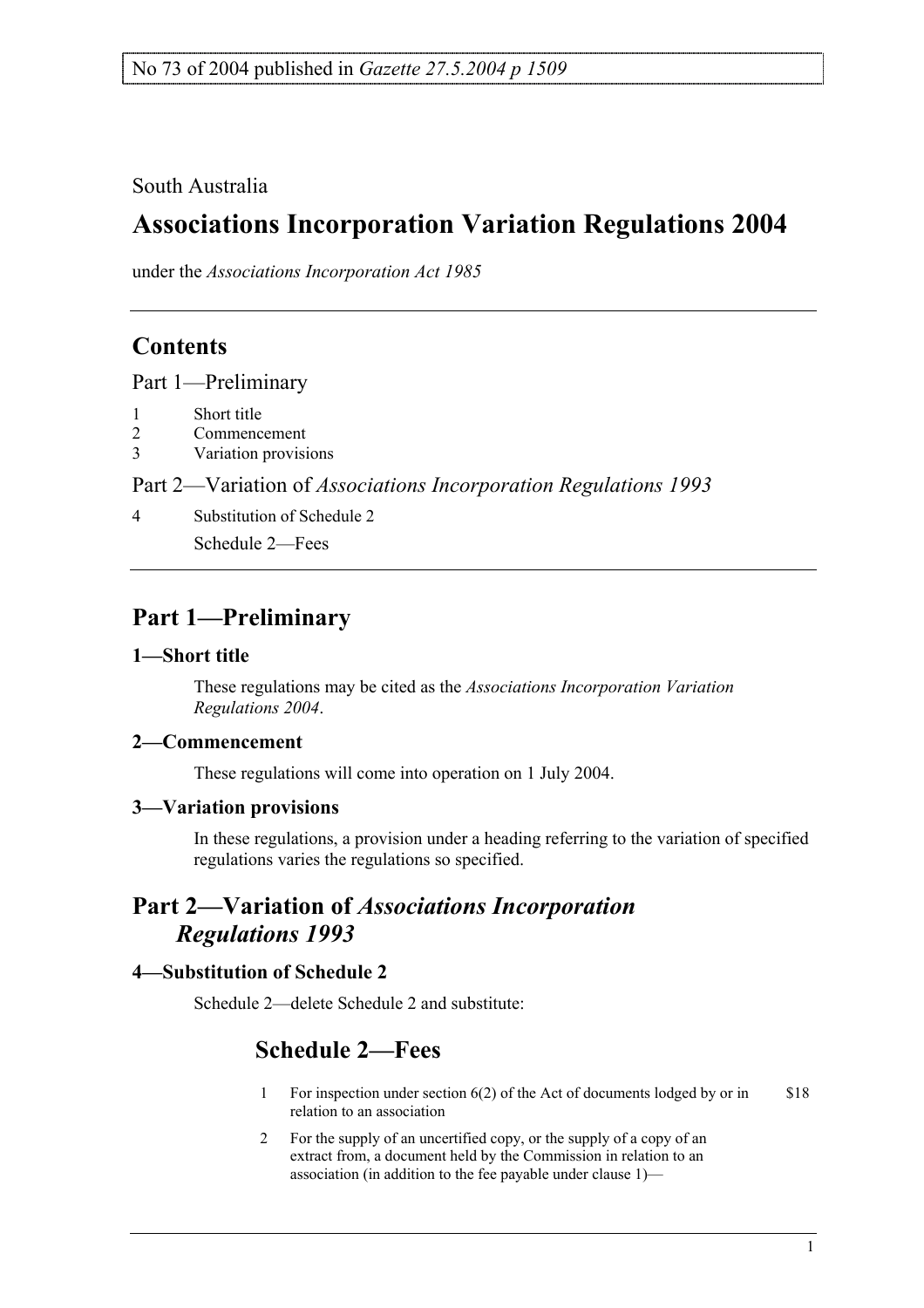|    | (a)                                                                                                                                                                                                                 | for one page                                                                                                                                                                                                                                                                                                                 | \$4   |
|----|---------------------------------------------------------------------------------------------------------------------------------------------------------------------------------------------------------------------|------------------------------------------------------------------------------------------------------------------------------------------------------------------------------------------------------------------------------------------------------------------------------------------------------------------------------|-------|
|    | (b)                                                                                                                                                                                                                 | for each additional page or part of a page                                                                                                                                                                                                                                                                                   | \$1   |
| 3  | For the supply of a certified copy of, or the supply of a certified copy of<br>an extract from, a document held by the Commission in relation to an<br>association (in addition to the fee payable under clause 1)— |                                                                                                                                                                                                                                                                                                                              |       |
|    | (a)                                                                                                                                                                                                                 | for one page                                                                                                                                                                                                                                                                                                                 | \$18  |
|    | (b)                                                                                                                                                                                                                 | for each additional page or part of a page                                                                                                                                                                                                                                                                                   | \$1   |
| 4  |                                                                                                                                                                                                                     | On lodging an application to the Commission (not being an application<br>for which a fee is specified elsewhere in the Schedule) to exercise any of<br>the powers conferred on the Commission by the Act, or by those<br>provisions of the Corporations Act 2001 of the Commonwealth applied<br>by the Act to an association | \$44  |
| 5  |                                                                                                                                                                                                                     | On lodging an application to the Minister to exercise any powers<br>conferred on the Minister by the Act                                                                                                                                                                                                                     | \$44  |
| 6  |                                                                                                                                                                                                                     | On lodging an application for incorporation under section 19 of the Act                                                                                                                                                                                                                                                      | \$130 |
| 7  |                                                                                                                                                                                                                     | On lodging an application for amalgamation under section 22 of the Act                                                                                                                                                                                                                                                       | \$130 |
| 8  | \$44<br>On lodging an application to register an alteration to rules under section<br>24 of the Act (including an application to alter the name of an<br>association)                                               |                                                                                                                                                                                                                                                                                                                              |       |
| 9  | of the Act                                                                                                                                                                                                          | For the approval of the Commission of an auditor under section $35(2)(b)$                                                                                                                                                                                                                                                    | \$61  |
| 10 |                                                                                                                                                                                                                     | On lodging a periodic return under section 36 of the Act                                                                                                                                                                                                                                                                     | \$61  |
| 11 | of the Act                                                                                                                                                                                                          | On submitting to the Commission for examination a draft explanatory<br>statement prior to its registration under the provisions of the<br>Corporations Act 2001 of the Commonwealth applied under section 40A                                                                                                                | \$130 |
| 12 |                                                                                                                                                                                                                     | On lodging an application for the approval of the Commission for<br>extension of period under section $41C(4)(a)$ of the Act                                                                                                                                                                                                 | \$46  |
| 13 | \$61<br>For consent of the Commission under section $43(1a)$ of the Act to<br>distribute surplus assets of an association on winding up among members<br>of the association                                         |                                                                                                                                                                                                                                                                                                                              |       |
| 14 |                                                                                                                                                                                                                     | On lodging an application to deregister an association under section<br>$43A(1)$ of the Act                                                                                                                                                                                                                                  | \$91  |
| 15 |                                                                                                                                                                                                                     | On making a request of the Commission under section $43A(5)$ of the Act<br>(in addition to the fee payable under clause 14)                                                                                                                                                                                                  | \$61  |
| 16 | On lodging an application to the Commission to exercise the powers<br>conferred by section 44A or 46 of the Act                                                                                                     |                                                                                                                                                                                                                                                                                                                              | \$61  |
| 17 | For an act done by the Commission-                                                                                                                                                                                  |                                                                                                                                                                                                                                                                                                                              |       |
|    | (a)                                                                                                                                                                                                                 | representing a defunct association or its liquidator under<br>section 44A of the Act                                                                                                                                                                                                                                         | \$61  |
|    | (b)                                                                                                                                                                                                                 | under section 46 of the Act                                                                                                                                                                                                                                                                                                  | \$61  |
| 18 | On lodging an application to the Commission to exercise the power<br>\$61<br>conferred by section 53 of the Act                                                                                                     |                                                                                                                                                                                                                                                                                                                              |       |
| 19 | Act                                                                                                                                                                                                                 | On lodging an application to reserve a name under section $53A(1)$ of the                                                                                                                                                                                                                                                    | \$91  |